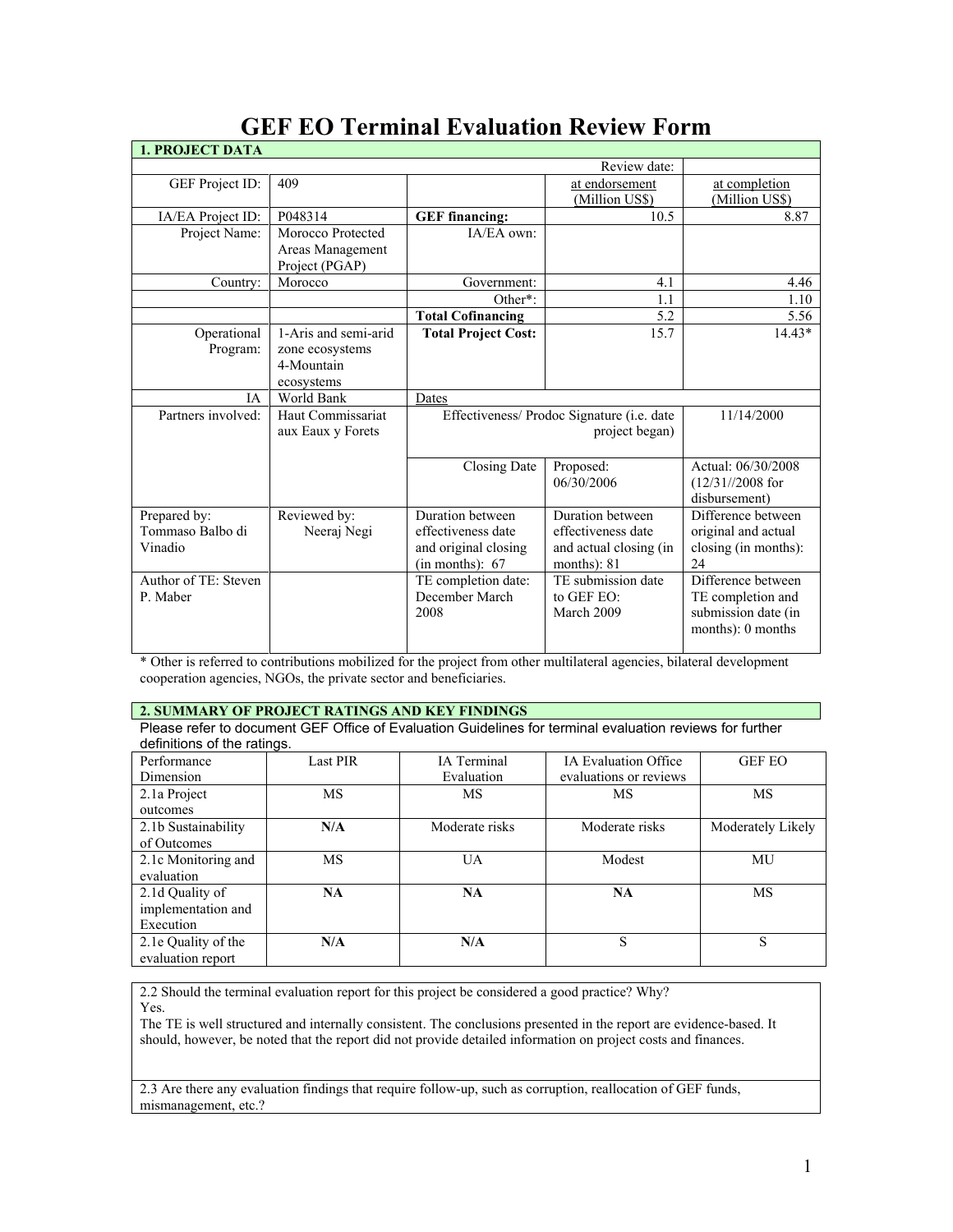None of the terminal evaluation findings require follow up.

# **3. PROJECT OBJECTIVES**

### **3.1 Project Objectives**

**a. What were the Global Environmental Objectives of the project? Were there any changes during implementation?** 

According to the project appraisal document, the global environmental objective of the project was *"to contribute to sustainable development in Morocco by conserving its natural resources and biodiversity".*

The global environmental objective was not changed during the course of the project.

**b. What were the Development Objectives of the project? Were there any changes during implementation? (describe and insert tick in appropriate box below, if yes at what level was the change approved (GEFSEC, IA or EA)?)**

According to the project appraisal document the development objectives of the project are: *"(a) to improve conservation of globally significant ecosystems and species in Morocco; (b) to contribute to the establishment of a system of protected areas in Morocco; and (c) to strengthen institutional capacity for sustainable conservation management in Morocco".*

According to the TE, over the long term, it was expected that sustainable resource management would improve the livelihood of the local communities and create the basis for developing an eco-tourism industry. The original PDOs have not been revised during the period of project execution. However, the wording of the second objective was clarified by inserting the word "sustainable" before "system of Protected Areas" during the Mid-Term Review mission in 2006.

| Overall<br><b>Objectives</b>                                 | <b>Objectives</b><br>Environmental                                                                       |                                                                                                 | <b>Project Development</b><br><b>Project Components</b> |                                                                                             |                                                                         |  | Any other (specify)    |
|--------------------------------------------------------------|----------------------------------------------------------------------------------------------------------|-------------------------------------------------------------------------------------------------|---------------------------------------------------------|---------------------------------------------------------------------------------------------|-------------------------------------------------------------------------|--|------------------------|
|                                                              |                                                                                                          | X                                                                                               |                                                         |                                                                                             |                                                                         |  |                        |
| objectives)                                                  | c. If yes, tick applicable reasons for the change (in global environmental objectives and/or development |                                                                                                 |                                                         |                                                                                             |                                                                         |  |                        |
| Original<br>objectives<br>not<br>sufficiently<br>articulated |                                                                                                          | <b>Exogenous</b><br>conditions changed,<br>due to which a<br>change in objectives<br>was needed |                                                         | <b>Project was</b><br>restructured<br>because original<br>objectives were<br>over ambitious | <b>Project was</b><br>restructured<br>because of<br>lack of<br>progress |  | Any other<br>(specify) |
| X                                                            |                                                                                                          |                                                                                                 |                                                         |                                                                                             |                                                                         |  |                        |

### **4. GEF EVALUATION OFFICE ASSESSMENT OF OUTCOMES AND SUSTAINABILITY**

### **4.1.1 Outcomes (Relevance can receive either a satisfactory rating or a unsatisfactory rating. For effectiveness and cost efficiency a six point scale 6= HS to 1 = HU will be used)**

**a.** Relevance Rating: S The project responds to Morocco's need to improve sustainable natural resource and environmental management while involving local populations dependent on these resources. The project complies with GEF operational objectives in the area of biodiversity conservation (1-Arid and Semi-Arid Zone Ecosystems and 4-Mountain Ecosystems) and is designed to support specific articles of the Biological Diversity Convention. According to the TE, political decisions taken during the life of the project demonstrate the increasing importance that the government attaches to the biodiversity conservation. The Ministry of Water and Forests would directly benefit from the institutional component through targeted training and the establishment of a geographic information system.

#### **b. Effectiveness Rating: MS**

Project's design was too ambitious and, as stated in the IEG review, compared to the original expectations it was possible to support only a half of the Protected Areas. The financial management mechanism used by the project proved to be a major impediment to the smooth flow of funds to the project areas, resulting in considerable delays. However, this review agrees with the TE and rates effectiveness as moderately satisfactory as the project, despite all of the difficulties, was able to achieve many of its original goals and it was largely responsible for developing the strong network of protected areas that exists today in Morocco. It is also noted that its influence on the government of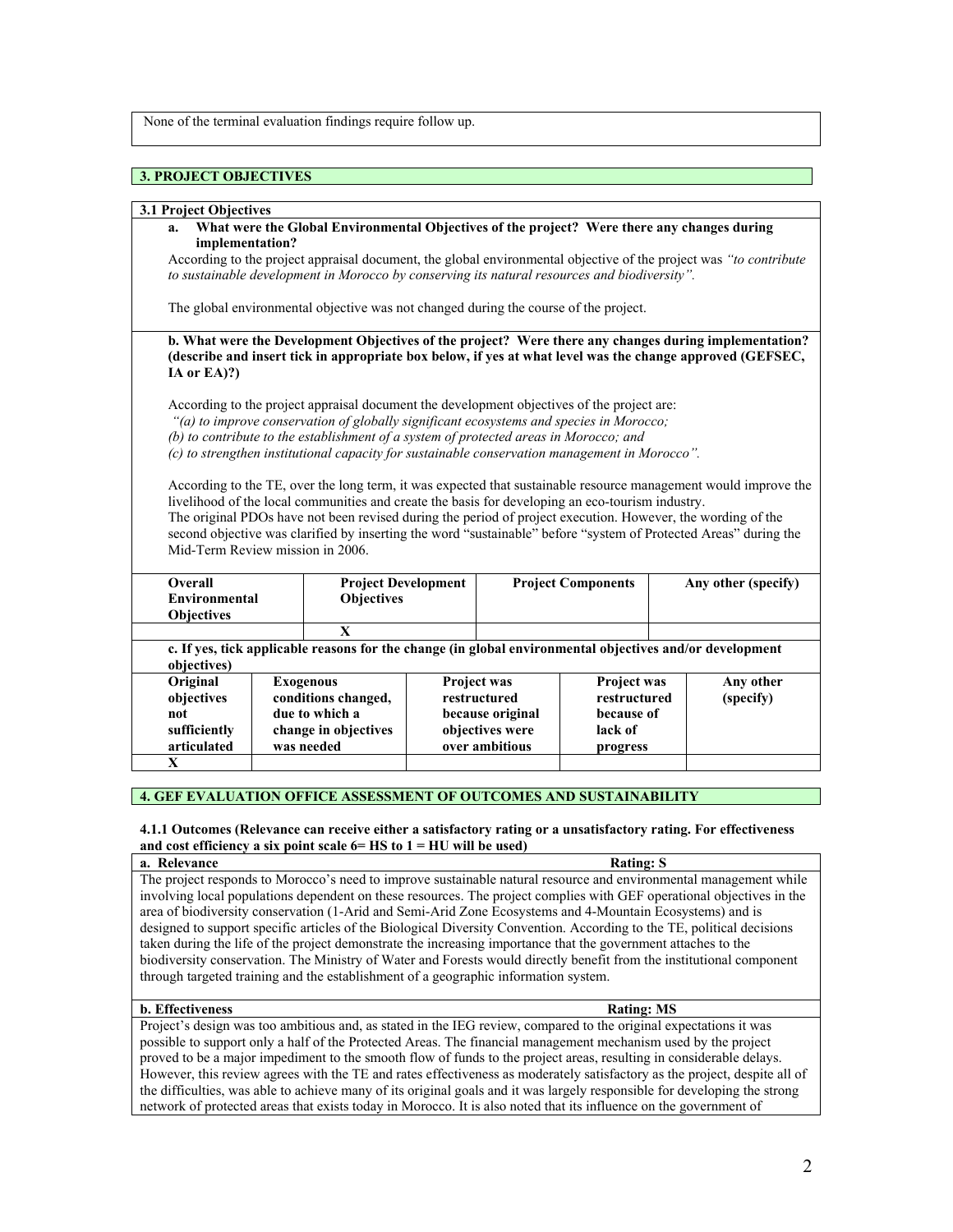Morocco, the communities in the protected areas and the general public has been significant, very positive and enduring. A stronger ministry with the newly acquired legal instruments was established to manage the protected areas and to launch a follow-up operation all bode well for the future of the sector and the continued environmental health of Morocco's national parks. It should be noted that the government appears to be strongly committed to completing all of the outstanding work under its own funding.

Even though in 2006 QAG's overall rating for this project was HU based on Bank's unsatisfactory performance in dealing with the financial problem, QAG argues that the project was finally showing some positive signs of progress with the appointment of a new TTL. In fact, in the final few months of the project, the PCU team, the regional counterparts and the High Commission finally developed the coordination and momentum to accelerate the pace of implementation.

Specifically, the following are the project achievements by outcome:

- 1) Protected vegetative cover regenerated and ungulate reserve areas exceeded the target values of 460 Ha (475 Ha of vegetative cover regenerated; 1650 Ha of ungulate reserve)
- 2) All 3 National Parks had their 3- year Action Plans adopted and commensurate funding was assigned. However, the TE states that the finalized management plans (PAGs) were officially approved too late (in 2007/08) to be of much use as a planning tool under the PGAP project.
- 3) Capacity building for Protected Areas professionals has been successfully installed and operated (100% achieved)

### **c. Efficiency (cost-effectiveness) Rating: MU**

Delays caused by the complex financial management arrangements for the project resulted in the inability to use all of the GEF grant funds despite the two-year extension. The TE mentions several times that the Bank could and should have dealt with those problems during the course of the project.

### **4.1.2 Impacts: summarize the achieved intended or unintended impacts of the project.**

According to the TE, the delays and shortcomings in establishing the M&E systems resulted in limited hard data on the project's impact, particularly on biodiversity conservation. Although, substantial conservation activities were carried out on the ecosystems and local species, their long-term impacts are not fully known at this stage. It is also noted that, Small Grants Programme resulted in demonstrable indirect impacts on poverty - especially for the income-generating activities that supported the sustainable growth of the eco-tourism business in the various protected areas. The long-term impact on poverty is likely to be even greater, since eco-tourism.

As noted in the TE, an unintended outcome of the project the PGAP was to directly influence the creation of a new Protected Areas division in the restructured Water and Forests ministry and has also influenced the text and the passing of the very important Protected Areas Law.

**4.2 Likelihood of sustainability.** Using the following sustainability criteria, include an assessment of **risks** to sustainability of project outcomes and impacts based on the information presented in the TE. Use a four point scale (4= Likely (no or negligible risk);  $3=$  Moderately Likely (low risk);  $2=$  Moderately Unlikely (substantial risks) to  $1=$ Unlikely (High risk)). The ratings should be given taking into account both the probability of a risk materializing and the anticipated magnitude of its effect on the continuance of project benefits.

# **a.** Financial resources **Rations Rations Rations Rations Rations Rations Rations Rations Rations Rations Rations Rations Rations Rations Rations Rations Rations Rations Rations Ration** According to the TE, the High Commission for Water and Forests is fully committed to completing all of the outstanding PGAP activities, but it will now finance these activities under its own internal financing. Its Director also requested the Bank's assistance in preparing follow-up project. Moreover, the new legislation approved by the Council of Ministers ("Protected Areas Law") will finally provide the High Commission with the continuous stream of resources and the authority that it needs to manage all of the parks and reserves in Morocco. On the other hand, the rigidity of the national treasury system might jeopardize any future park-based operations unless it is substantially streamlined and decentralized as it might create a problem for resources to flow on time. **b.** Socio political Rating: 4

According to IEG review, the project succeeded in strengthening the national institution responsible for management of the Protected Area system, facilitated promulgation of the new Protected Areas Law, and raised public awareness regarding the importance of biodiversity conservation. According to the ICR, "key political decisions" taken while the project was under implementation testify to the "increasing importance" that the Moroccan Government gives to biodiversity conservation. Government decided to close it and cancel the unused portion of the grant. Instead it has now formally requested Bank support for a follow-on PA operation

**c. Institutional framework and governance Rating: 3**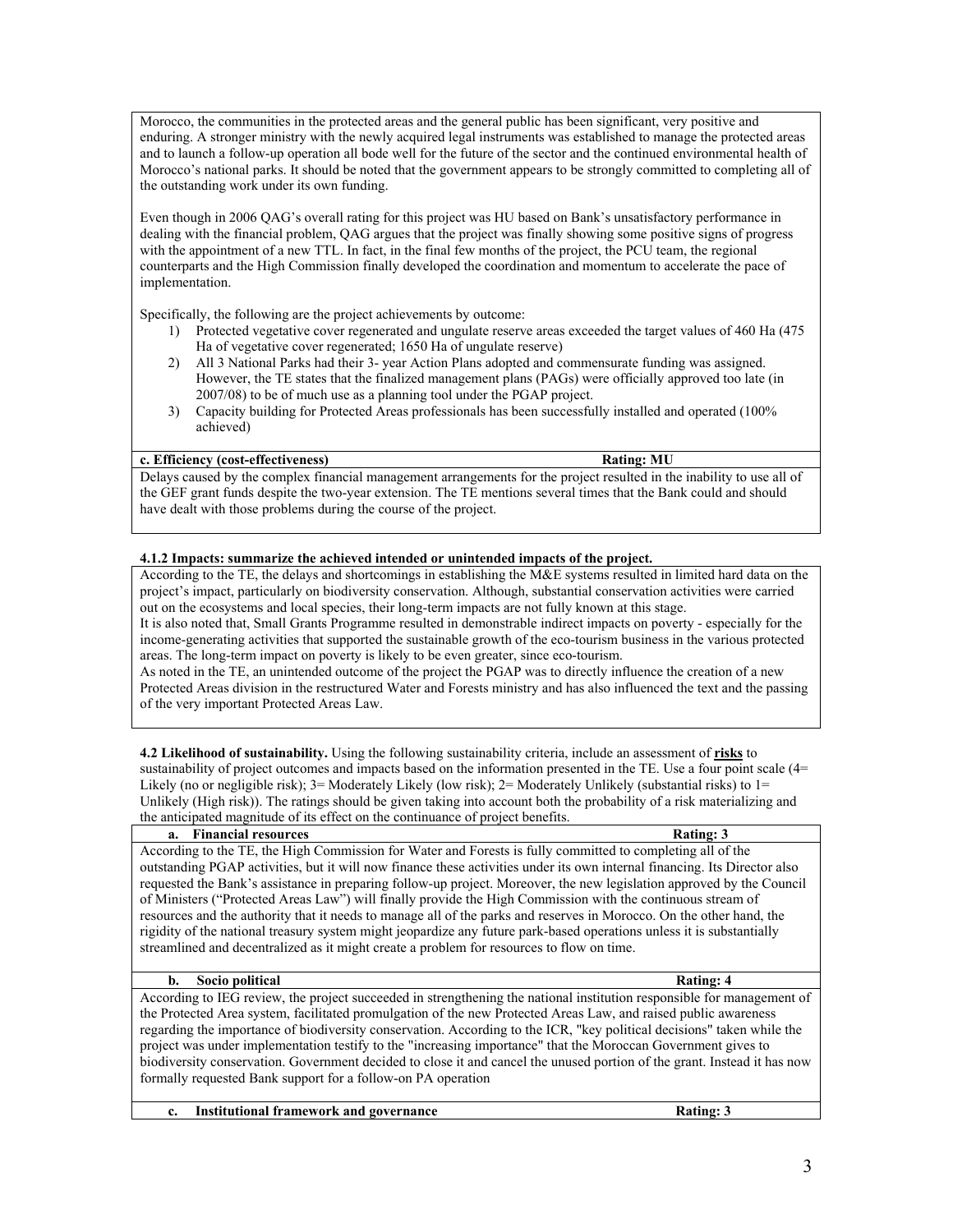During this project, the Ministry was restructured into a High Commission for Water and Forests, including a division specifically organized to support and maintain the country's protected areas, which means that the initiative has now been institutionalized into the organizational structure of the restructured Ministry. This shows that it now has the backing of the political and legal systems.

There is, however, a need for new project to apply the lessons learned from the PGAP experience by seeking more efficient administration procedures and by decentralizing much of the operational responsibility to the regional level.

### **d. Environmental Rating: 3**

The TE mentions the risk that tourist facilities will be built in the PAs.

### **4.3 Catalytic role**

# **a. Production of a public good**

Under this project several scientific studies were conducted (i**.e.** monitoring of threatened species and studies on on the recycling of wastes and the invasion of sand dunes, Diagnostic Studies) that will contribute to the knowledge base required to effectively conserve biodiversity in the project area and beyond.

# **b. Demonstration**

# **c. Replication**

According to the TE, the results would contribute to developing models of conservation not only in Morocco but also in regional initiatives.

### **d. Scaling up**

The project influenced the government of Morocco to develop a new legislation on protecting natural resources. A follow-up project will be dealing with that.

### **4.4 Assessment of processes and factors affecting attainment of project outcomes and sustainability.**

**a. Co-financing.** To what extent was the reported cofinancing (or proposed cofinancing) essential to achievement of GEF objectives? Were components supported by cofinancing well integrated into the project? If there was a difference in the level of expected co-financing and actual co-financing, then what were the reasons for it? Did the extent of materialization of co-financing affect project's outcomes and/or sustainability? If it did, then in what ways and through what causal linkages?

The terminal evaluation does not address cofinancing in adequate detail. However, it does provide aggregate figures on materialization of cofinancing. The overall co-financing is \$ 5.56 M, where government contributed with an initial \$4.1 M which then reached \$4.6M during the course of the project. There is no mention in the project documents as to what led to increase in the contributions by the government.

**b. Delays.** If there were delays in project implementation and completion, then what were the reasons for it? Did the delay affect the project's outcomes and/or sustainability? If it did, then in what ways and through what causal linkages?

There have been several delays during the course of this project. As stated in the TE, due to the delay of over two years in initiating the project, the resulting low commitment and disbursement rates and the consequent large backlog of project activities, the Moroccan authorities requested in 2005 to extend the closing date by two years (from June 2006 to June 2008). These financial difficulties and constraints caused numerous and long delays in disbursements as well as substantial backlogs in project activities.

It is interesting to note that the delays damaged the project's reputation with the beneficiary populations as well as with private contractors.

There was also another additional extension of 5 months until December 2008.

**c. Country Ownership.** Assess the extent to which country ownership has affected project outcomes and sustainability? Describe the ways in which it affected outcomes and sustainability highlighting the causal links.

The Executing Agency for this project was a Commission within the government of Morocco.

As mentioned above, political decisions taken during the life of the project demonstrate the importance that the government attaches to the biodiversity conservation. In fact, several pro-environment international conventions and agreements have been signed which, four national parks have been created a High Commission for Water and Forests was established in 2005 which includes a division dedicated specifically to the administration of National Parks and Natural Reserves.

### **4.5 Assessment of the project's monitoring and evaluation system based on the information in the TE**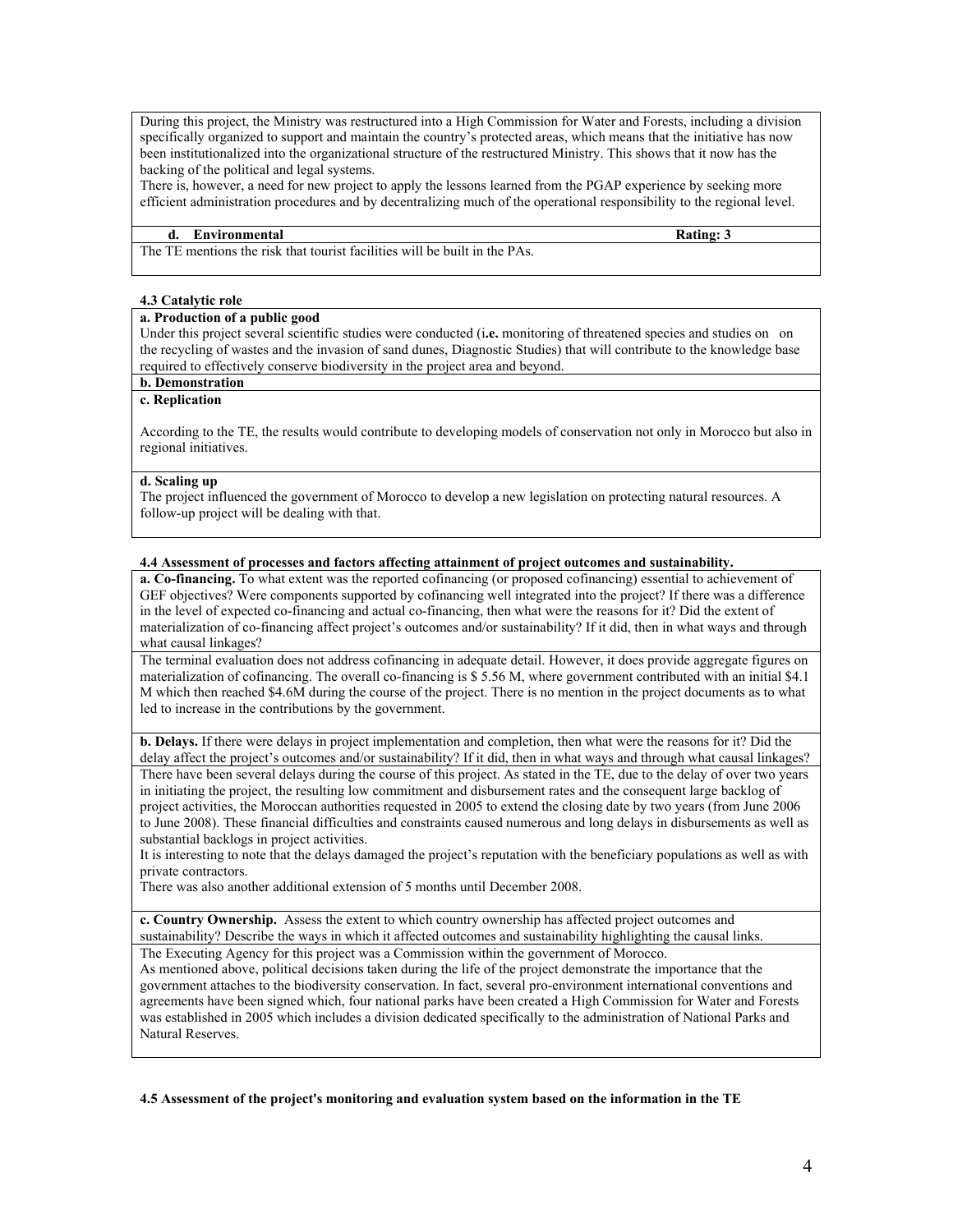# **a. M&E design at Entry Rating (six point scale): 3**

As noted in the IEG review, M&E mechanisms were designed for two distinct purposes: firstly to review the status of the development of the various protected areas and secondly to track the evolution of the project itself. Even though IEG review rates M&E design as substantial surprising major deficiency was that risks and problems related to M&E system (i.e. local unfamiliarity with data collection, or lack of baseline information) had not been factored.

### **b. M&E plan Implementation Rating (six point scale): 3**

According to the TE, the PMU kept track of physical progress and financial controls for years with an Excel spreadsheet. But in 2007, at the insistence of World Bank supervision missions, the sporadic reporting was replaced by a comprehensive Access-based database system linked to fact-sheets to be submitted regularly by the regional and local authorities. However the information was only partially provided due to local unfamiliarity with the data collection process or inadequate monitoring of the quality and frequency of the data collection. Furthermore, the limited availability of reliable baseline data made it difficult to conduct an accurate assessment of project impacts. As a consequence of the shortcomings in the M&E system, the picture of the project's progress and impact is somewhat incomplete and tends to rely more on anecdotal evidence instead of more reliable data.

b.1 Was sufficient funding provided for M&E in the budget included in the project document? Unable to assess

b.2a Was sufficient and timely funding provided for M&E during project implementation? Unable to assess b.2b To what extent did the project monitoring system provided real time feed back? Was the information that was provided used effectively? What factors affected the use of information provided by the project monitoring system?

As mentioned above, the M&E system did not provide useful information and feedback during project implementation. b.3 Can the project M&E system (or an aspect of the project M&E system) be considered a good practice? If so, explain why.

No., The monitoring reporting was unsatisfactory. Lack of baseline information and lack of capacity for data collection contributed to a dysfunctional M&E system

# **4.6 Assessment of Quality of Implementation and Execution**

**a. Overall Quality of Implementation and Execution (on a six point scale): 4**

**b. Overall Quality of Implementation – for IA (on a six point scale): 3**

Briefly describe and assess performance on issues such as quality of the project design, focus on results, adequacy of supervision inputs and processes, quality of risk management, candor and realism in supervision reporting, and suitability of the chosen executing agencies for project execution.

The project had several design problems that are acknowledged in the TE.

First of all, the project was too ambitious, particularly in terms of the number of sites to be covered (i.e. three national parks and ten reserves covering a very large area). Moreover, GEF financing available was too little for achieving all project objectives. According to the TE the main project shortcoming that led to several problems during implementation was the adoption of an existing (but ultimately inappropriate) financial mechanism and a weak institutional framework.

Regarding implementation specifically, the World Bank do not seem to have been able to flag problems related to financial disbursement on time. Moreover, as pointed out in the TE, there was poor consistency in the Bank supervision missions.

### **c. Quality of Execution – for Executing Agencies[1](#page-4-0) (rating on a 6 point scale) 4**

Briefly describe and assess performance on issues such as focus on results, adequacy of management inputs and processes, quality of risk management, and candor and realism in reporting by the executive agency.

During the implementation of the project, the SEGMA system presented various constraints:

· A change in the regulations caused a delay of two years to the launch of operations (2000 – 2002). The Bank had not adequately anticipated the effect of the new SEGMA procedures. An early amendment to the grant agreement abandoning the SEGMA solution could have avoided continuing problems. The framework of the SEGMA procedures often left the project without funds (with access only to the

<span id="page-4-0"></span> $\overline{a}$ <sup>1</sup> Executing Agencies for this section would mean those agencies that are executing the project in the field. For any given project this will exclude Executing Agencies that are implementing the project under expanded opportunities – for projects approved under the expanded opportunities procedure the respective executing agency will be treated as an implementing agency.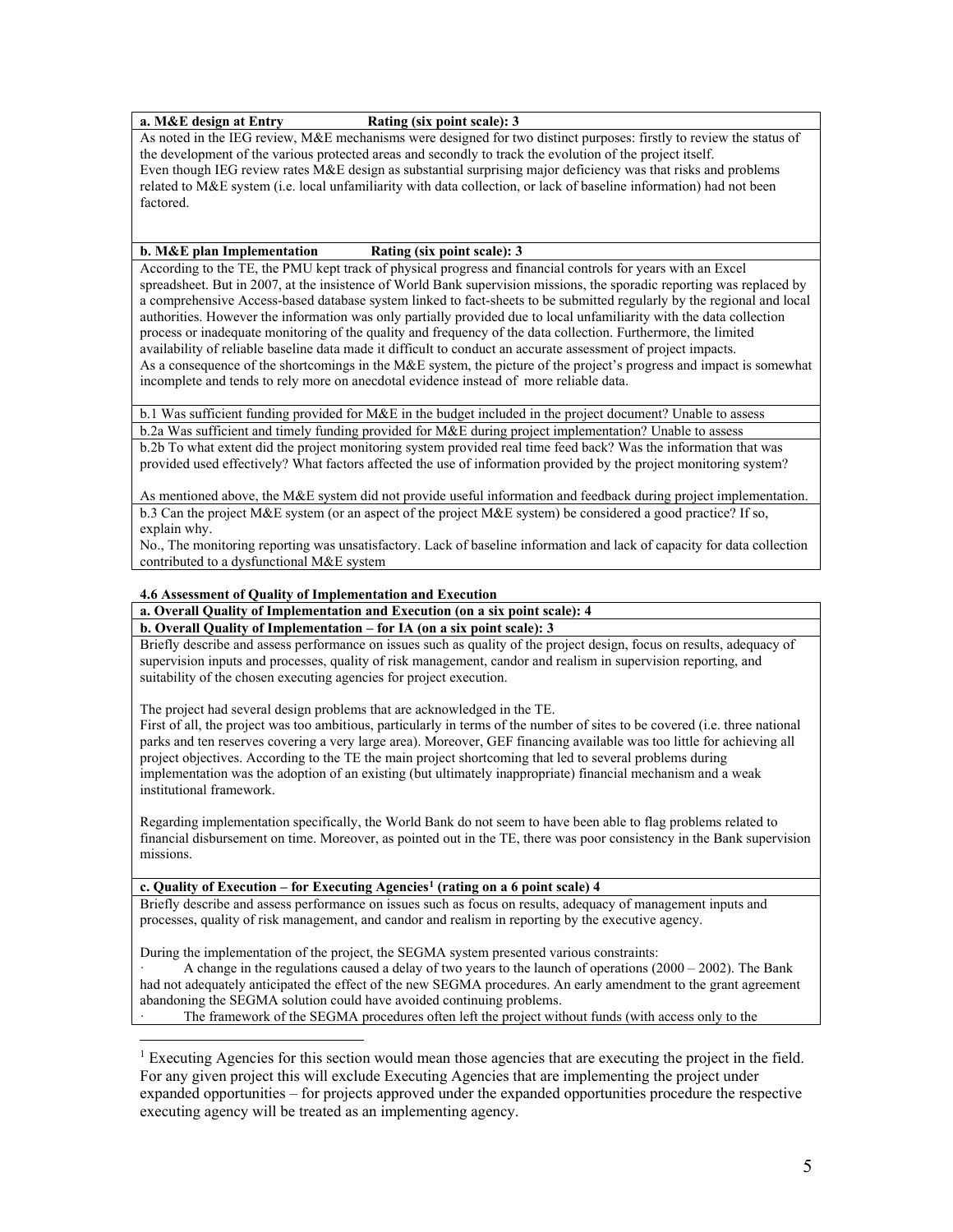government counterpart contribution), which caused significant delays in the payment of suppliers. When the threshold for the advance to the Special Account was increased in early-2007, the Bank could have considered making direct payments to suppliers.

· Delays in the establishment of credits – generally the detailed budget request is not made available until March of the following year.

Even though the Bank team insisted on using the SEGMA instrument, the TE states that the government did not manage to fix the financial mechanism (SEGMA). Moreover, soon after project approval the Moroccan Treasury decided to add even more layers to the internal budget process, which made it even more unsuitable for supporting a decentralized project.

It should be noted that the the institutional infrastructure within the Government of Morocco may not have been in place for implementing such an innovative approach.

On the other hand, the TE emphasizes that Morocco was persisted with the project and was able to see it (almost) through to completion. And as a result, the new High Commission is stronger, the protected areas law has been passed and some important lessons have been learned about the need for flexibility in the national financial systems.

### **5. LESSONS AND RECOMMENDATIONS**

Assess the project lessons and recommendations as described in the TE

**a. Briefly describe the key lessons, good practice or approaches mentioned in the terminal evaluation report that could have application for other GEF projects**

Several lessons are highlighted in the TE:

1. the critical importance of formulating early on a fully functional financial system to ensure the efficient flow of funds for implementation of project activities;

2. the necessity to formulate a realistic project design grounded in practical and achievable activities with solid and measurable outputs;

3. decentralized, multipurpose projects require close, constant, and efficient supervision, so that adequate staffing and budgets must be allocated to achieve this level of oversight and support.

4. the importance of maintaining continuity of task team leaders to the extent possible, especially when borrower institutions are themselves in considerable flux

5. the importance of proactive management oversight and support to the task team for projects facing significant implementation problems for the very beginning.

### **b. Briefly describe the recommendations given in the terminal evaluation**

The TE does not explicitly provide any recommendations other than emphasizing the need to incorporate the lessons from the project in the follow-up phase.

# **6. QUALITY OF THE TERMINAL EVALUATION REPORT**

**6.1 Comments on the summary of project ratings and terminal evaluation findings based on other information sources such as GEF EO field visits, other evaluations, etc.** 

Provide a number rating 1-6 to each criteria based on: Highly Satisfactory = 6, Satisfactory = 5, Moderately Satisfactory = 4, Moderately Unsatisfactory = 3, Unsatisfactory = 2, and Highly Unsatisfactory = 1. Please refer to document GEF Office of Evaluation Guidelines for terminal evaluations review for further definitions of the ratings. Please briefly explain each rating.

| 6.2 Quality of the terminal evaluation report                                                    | Ratings |
|--------------------------------------------------------------------------------------------------|---------|
| To what extent does the report contain an assessment of relevant outcomes and<br>a.              |         |
| impacts of the project and the achievement of the objectives?                                    |         |
| The TE contains a good assessment of the achievements of the project                             |         |
| To what extent the report is internally consistent, the evidence is<br>b.                        |         |
| complete/convincing and the IA ratings have been substantiated? Are there any                    |         |
| major evidence gaps?                                                                             |         |
| The TE is internally consistent and its ratings even though the IEG review notes that There were |         |
| also some errors in the aggregation of ratings for Bank and Borrower performance.                |         |
| To what extent does the report properly assess project sustainability and /or a<br>$c_{\cdot}$   |         |
| project exit strategy?                                                                           |         |
| The project makes a good assessment of project sustainability                                    |         |